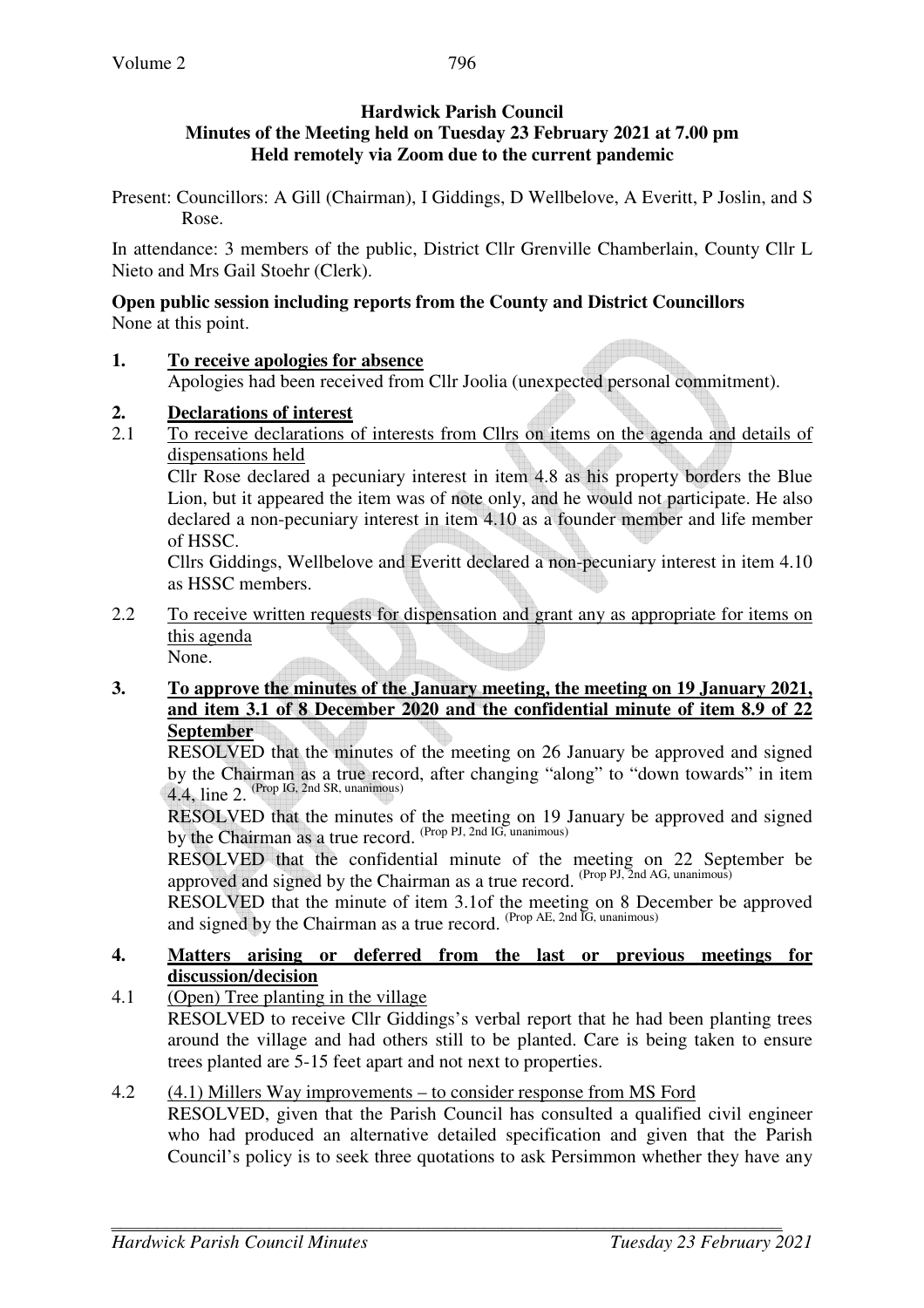objections to the Parish Council pursuing a different specification and seeking further quotations..<sup>(Prop AG 2nd SR unopposed)</sup>

On a proposition by the Chairman, the order of business was varied at this point to enable District Councillor Chamberlain and County Councillor Nieto to report while the Clerk was checking previous approved minutes.

District Cllr Chamberlain reported on:

- The application for an entertainment venue at Childerley Gate and the potential noise and disturbance. Cllr Chamberlain will raise this with SCDC.
- The approval of the Bourn Airfield application at the SCDC Planning Committee by 6 votes to 5. There will be no direct access to the A428 and traffic will use the Childerley Gate roundabout.
- The rates increase of a nominal £5 for Band D properties.
- The ACV application SCDC was not aware which community groups used the Blue Lion.

Cllr Chamberlain left the meeting.

County Cllr Nieto reported on:

- CCC had approved its budget and had tried to keep it as low as possible and only to the amount required rather than the maximum possible.
- CCC was working to deliver and co-ordinate services to assist residents with the Covid response.
- A new way of delivering public services and looking at the recovery phase supporting businesses.
- Cllr Nieto undertook to ask Mayor Palmer for an update on the busway and the Metro and circulate the response.

#### 4.2 (Continued) Millers Way improvements – to consider response from MS Ford

RESOLVED to accept retrospectively the quotation from MS Ford dated 19 October to provide the services listed:

- 1. Review of proposed specification and drawings (Free of charge)
- 2. Revising the proposed specification and details if necessary so that they are acceptable and recommending approval.

3. Discussions/meetings with both the Parish Council and the Developer and agreeing a programme of works.

- 4. Visits to site as necessary as the works progress.
- 5. Certification of the completed works.

for a fee of £100.00 per hour for the number of hours spent, up to a maximum of £600.00, and to act as Project Manager and seek and receive tenders based on the tender documents dated 10 February. (Prop PJ, 2nd AG, unanimous)

RESOLVED with regard to the timing of the installation of the lights, to ask Prolectric whether they would prefer to install the lights before or after the surfacing is carried out.

RESOLVED that the scrub is to be cleared as soon as the transfer has taken place. Cllr Wellbelove left the meeting.

4.3 (4.4) S/3064/16/OL – Condition 28 update and to consider whether the Parish Council taking on maintenance responsibilities

RESOLVED given that Condition 28 requires the Parish Council to adopt and maintain items not previously known about, to forward Cllr Everitt's draft response to Planning Officer Katie Christodoulides. (Prop AE, 2nd PJ, unanimous)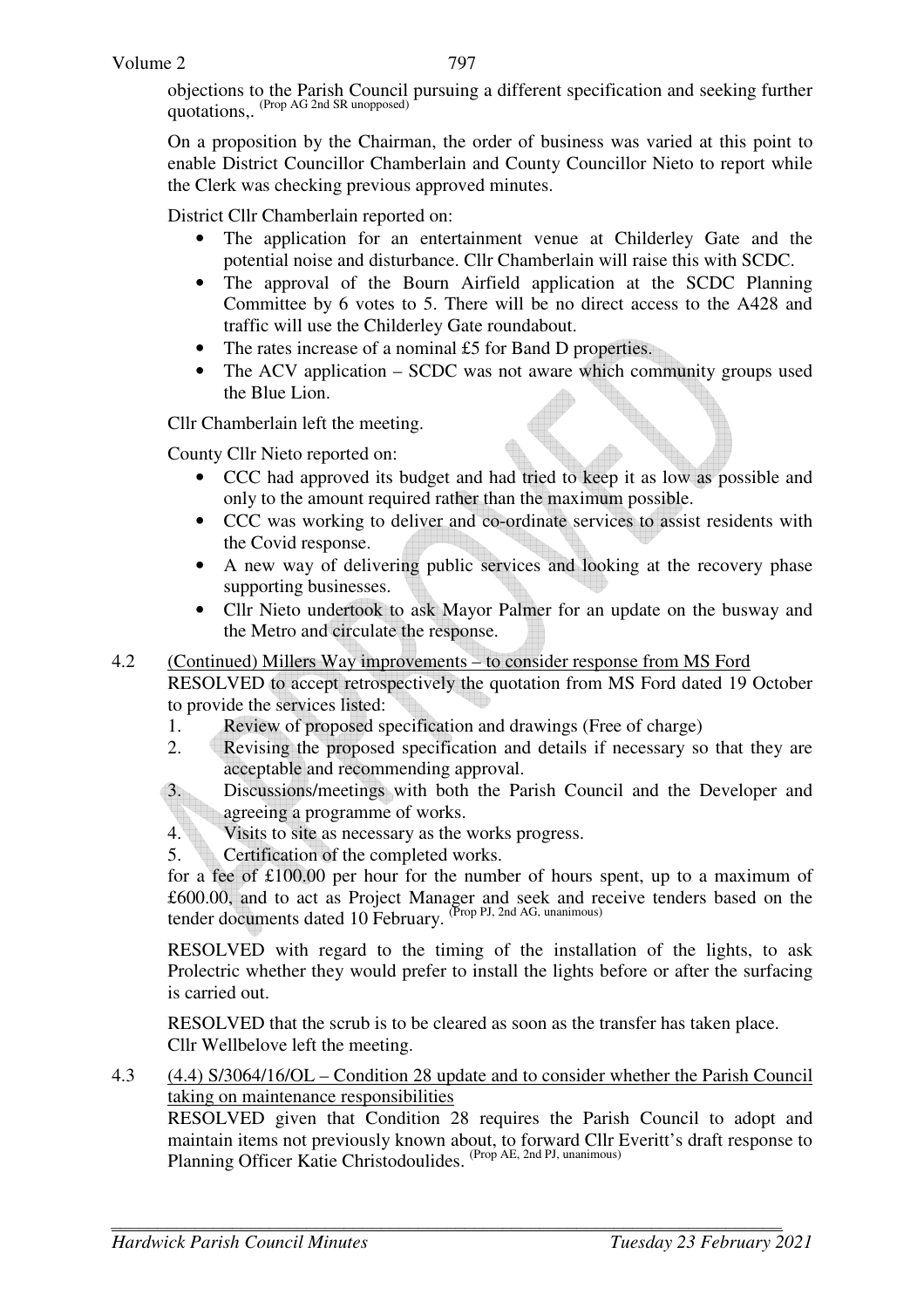"Hardwick Parish Council are pleased that the Condition 28 is progressing and we agree it now covers the issues acceptable to us with the following exception regarding Lighting.

While negotiating the extent of the Scheme, we were offered 8 new street lights on St Neots Road. When we asked if this was final, we were offered either additional 4 street lights so total of 12 or a section of upgraded footpath.

The Parish Council opted for the 12 Street Lights. However in the design process, the Condition for adoption and maintenance has been construed by the Developers Lighting Consultants with the following Remarks:

- 8 Lights adopted and maintained by the County Council
- 4 Lights adopted and maintained by the Parish Council

This was not part of the discussion and the Parish Council would expect not to be adopting and maintaining street lights as part of the Condition 28 Scheme. The remarks are on drawing 132-07-S278-200611-CD-LI-B (attached) which also states the additional 4 lights "were at the request of the Parish Council" which we believe may have misled the decision for the remarks, underlined on the drawing in pink. The Parish Council would not wish to accept the adoption or maintenance of any of these lights.

We would also like to point out that as part of this Scheme, 3 SCDC Lights are due to be replaced so actually it is a net provision of 9 new street lights. This Scheme does not state what happens to the SCDC maintenance liabilities of the 3 lights to be replaced but we would much appreciate this is clarified and a change in the adoption and maintenance liability before acceptance, please."

Cllr Wellbelove re-joined the meeting.

4.4 (6.3) Greater Cambridge Development Plan site information survey – to consider response in the light of the views of residents

RESOLVED, having considered the collated responses of residents, to send the survey results to the Greater Cambridge Planning, once the Chairman has checked the site references, along with a copy of the Village Plan pointing them to pages 23-25 Development, , and to explain that the survey results came from individuals in the village and that the plan responses came from a greater number of individuals. <sup>(Prop SR,</sup> 2nd AG, carried with 3 in favour, 2 against and 1 abstention)

#### 4.5 (8.4) Bus shelter lighting – to consider quotations received RESOLVED having considered Cllr Everitt's report and recommendation on the quotations, to accept the quotation from Zeta for the bus shelter lighting, and that Cllr Everitt should be the point of contact should the contractor wish to meet someone on site. (Prop SR, 2nd IG, unanimous)

- 4.6 (8.8) Communications Group update RESOLVED to note that Cllr Joolia had circulated the Hardwick Happenings report between meetings.
- 4.7 (4 of Jan 2020) Hardwick Transport Contribution S106 ref S/1694/OL Proposal that the Parish Council review the earlier resolution of Jan 2020 Item 4 at next Meeting and RESOLVE that the wording shall be the draft Deed of Variation Schedule 1.1 RESOLVED that the proposal be accepted. (Prop AE, 2nd PJ, unanimous) RESOLVED that Cllr Everitt should submit a proposal for the deed of variation for the development south of St Neots Road for the next meeting. Cllr Rose left the meeting.
- 4.8 (7.1 of 8.12.20) SCDC outcome of application for designation of Blue Lion as Asset of Community Value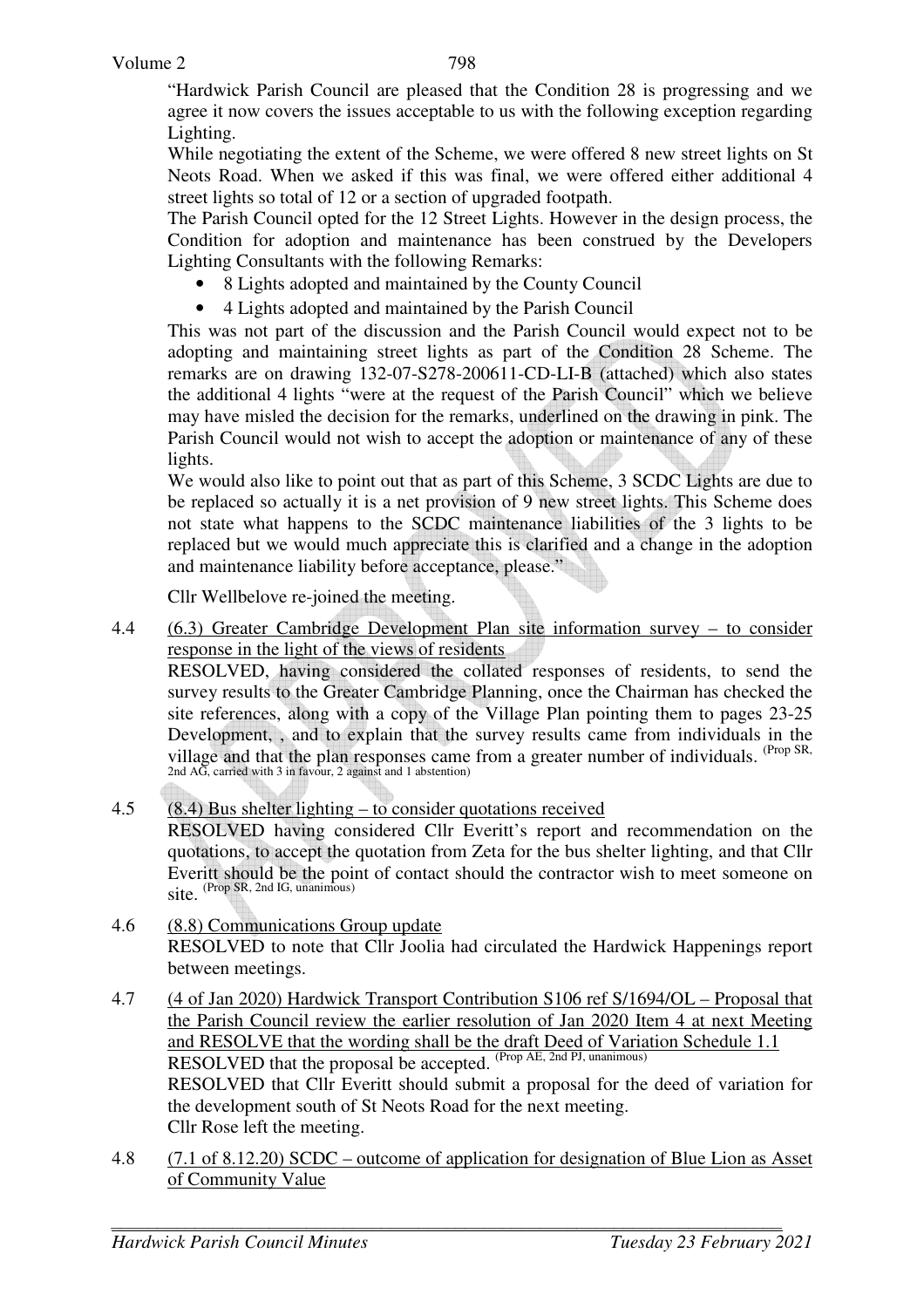799

RESOLVED to note that the application had not been successful as information on community use was required.

Cllr Rose re-joined the meeting during this item.

- 4.9 (4.4 of 24.11.20) Defibrillator to consider information and the next steps RESOLVED, having seen some quotations, that Cllr Joslin should make a proposal to the next meeting.
- 4.10 (4.2) Pavilion works HSSC notification of damage to the office ceiling RESOLVED, given that there was no imminent danger, to defer this item to the next meeting.
- 4.11 (3.1 of 8.12.20) To consider the renewal of the admin support contract On a proposition by the Chairman this item was deferred to the end of the meeting.

# **5.** Finance, procedure and risk assessment<br>5.1 To consider any quotes for urgent work re

To consider any quotes for urgent work required because of risk and Clerk's use of delegated powers

RESOLVED to note that the Clerk used delegated powers to arrange emergency repairs to the Pavilion roof at a cost of £387.16.

5.2 To receive play areas and skate park inspection reports and consider if any work is required

Cllr Wellbelove left the meeting briefly during this item.

RESOLVED to delegate to Cllr Wellbelove and the Clerk to repair or replace the broken toddler swing at Egremont Road playpark, which had been taken out of action. RESOLVED that the Litter Picker should attend to the rubbish at the skate park.

RESOLVED noting the recommendation of the Play Inspection Company that the home made skate ramp should be removed, to place an article on Facebook stating that the temporary piece of equipment does not meet regulations and requirements for insurance purposes and if those responsible wish to keep the wood they need to remove it, otherwise the Parish Council will remove it.

## 5.3 To receive the financial report and approve the payment of bills

RESOLVED that the payments as listed in the finance report should be paid plus RH Landscapes (Pond maintenance) £222.00. (Prop SR, 2nd IG, unanimous)

| Salaries and pensions                              | £539.07  |
|----------------------------------------------------|----------|
| RPM (Skate park welding)                           | £780.00  |
| Carstairs Roofing (Pavilion roof emergency repair) | £387.16  |
| $\overline{A}$ Gill (Expenses – web hosting)       | £73.42   |
| LGS Services (Admin support)                       | £1328.14 |
| ICO (DPA) (DD)                                     | £35.00   |

Credits, including a VAT reclaim and a resident's contributions towards trees, were noted.

 At 8.57 pm, on a proposition by the Chairman, it was agreed to continue the meeting for a further half hour.

## **6. Correspondence/communications received**

6.1 SCDC Strawberries and Creem – New premises licence application, Childerley **Orchard** 

 RESOLVED to object on the grounds that 25,000 people in close proximity to Hardwick would cause problems with traffic and noise. <sup>(Prop AG, 2nd PJ, carried with 1 abstention)</sup>

6.2 Anthony Browne MP – South Cambridgeshire Development Survey Noted.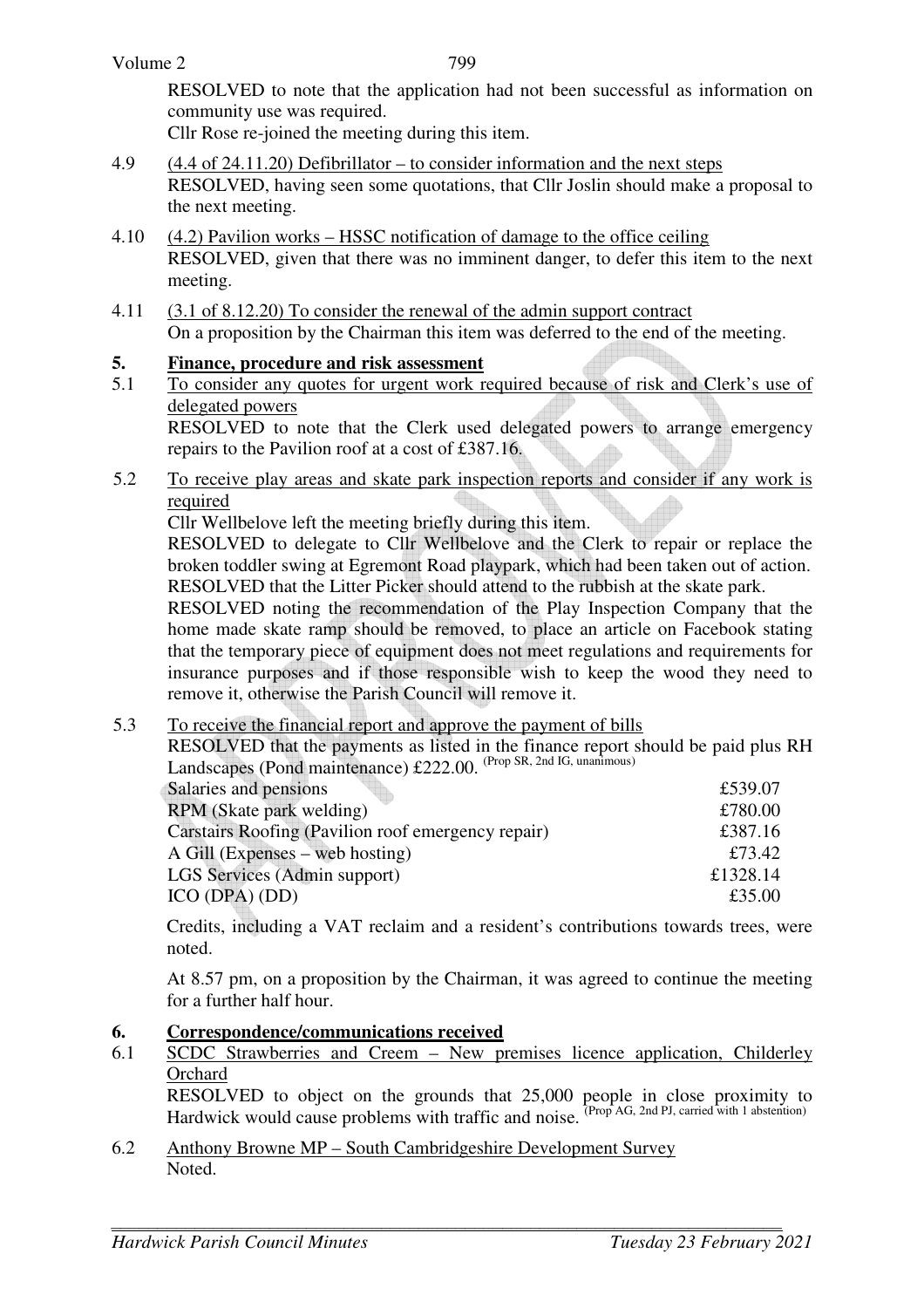Volume 2

- 6.3 CCC Consultation on Draft Local Validation Checklist Noted.
- 6.4 SCDC consultation on new housing policies relating to Build to Rent, Clustering and Distribution of Affordable Housing and Affordable Rent setting Noted.
- **7. Planning Applications and Decision notices and tree works applications**
- 7.1 Planning applications received since the last meeting
- 7.1.1 21/00128/HFUL 3 Manor Crescent Single storey front extension RESOLVED that the Parish Council supports the application. (Prop AG, 2nd PJ, unanimous)
- 7.1.2 S/3064/16/CONDN Land South of 279 St Neots Road Submission of details required by Condition 28 (Public footpath and street lighting) of planning permission S/3064/16/OL Noted.
- 7.1.3 21/00074/S73 45 Meridian Close S73 to vary condition 2 of planning permission S/3541/19/FL (Single storey rear side and front extension) to change of roof to front/side extension from flat roof to pitched RESOLVED that the Parish Council supports the application. (Prop AG, 2nd PJ, unanimous)
- 7.1.4 20/02728/COND2 Land South of 279 St Neots Road Submission of details required by Condition 2 (Materials) of reserved matters approval 20/02728/REM Noted.
- 7.1.5 20/02728/COND5 As above, Condition 15 (Cycle storage) Noted.
- 7.1.6 20/02728/COND21 As above, Condition 21 (Cycle storage) Noted.
- 7.1.7 20/02728/COND4 As above, Condition 4 (Substation) Noted.
- 7.1.8 21/00420/HFUL 93 Ellison Lane Front and rear single storey extensions following removal of existing rear single storey garden room RESOLVED to support the application. (Prop AG, 2nd PJ, unanimous)
- 7.2 SCDC and appeal decision notices to note
- 7.2.1 20/05155/HFUL 52 Laxton Avenue Single storey rear extension and part garage conversion plus conversion of conservatory extension of lounge – Permission granted.
- 7.2.2 20/05042/HFUL 126 Limes Road Two storey side and ground floor rear extensions – Permission granted.
- 7.2.3 S/3064/16/CONDA Land South of 279 Neots Road Submission of details required by Condition 8 (Investigation of contamination) of planning permission S/3064/16/OL – Condition discharged in part.
- 7.2.4 S/3318/19/DC Land at the Rectory, 50 Main Street Discharge of Condition 3 (Scheme of biodiversity enhancement), 4 (Arboricultural method statement and tree protection strategy), and 7 (Surface water drainage) pursuant to planning permission S/1719/18/FL – Condition discharged in full
- 7.3 Tree works applications None.

## **8. Members reports and items for information only**<br>**8.1** New Housing Developments and Planning Obligation

New Housing Developments and Planning Obligations RESOLVED to note that the Hardwick Community Centre Working Group had identified a need for landscaping and having obtained quotations, had proposed Allen